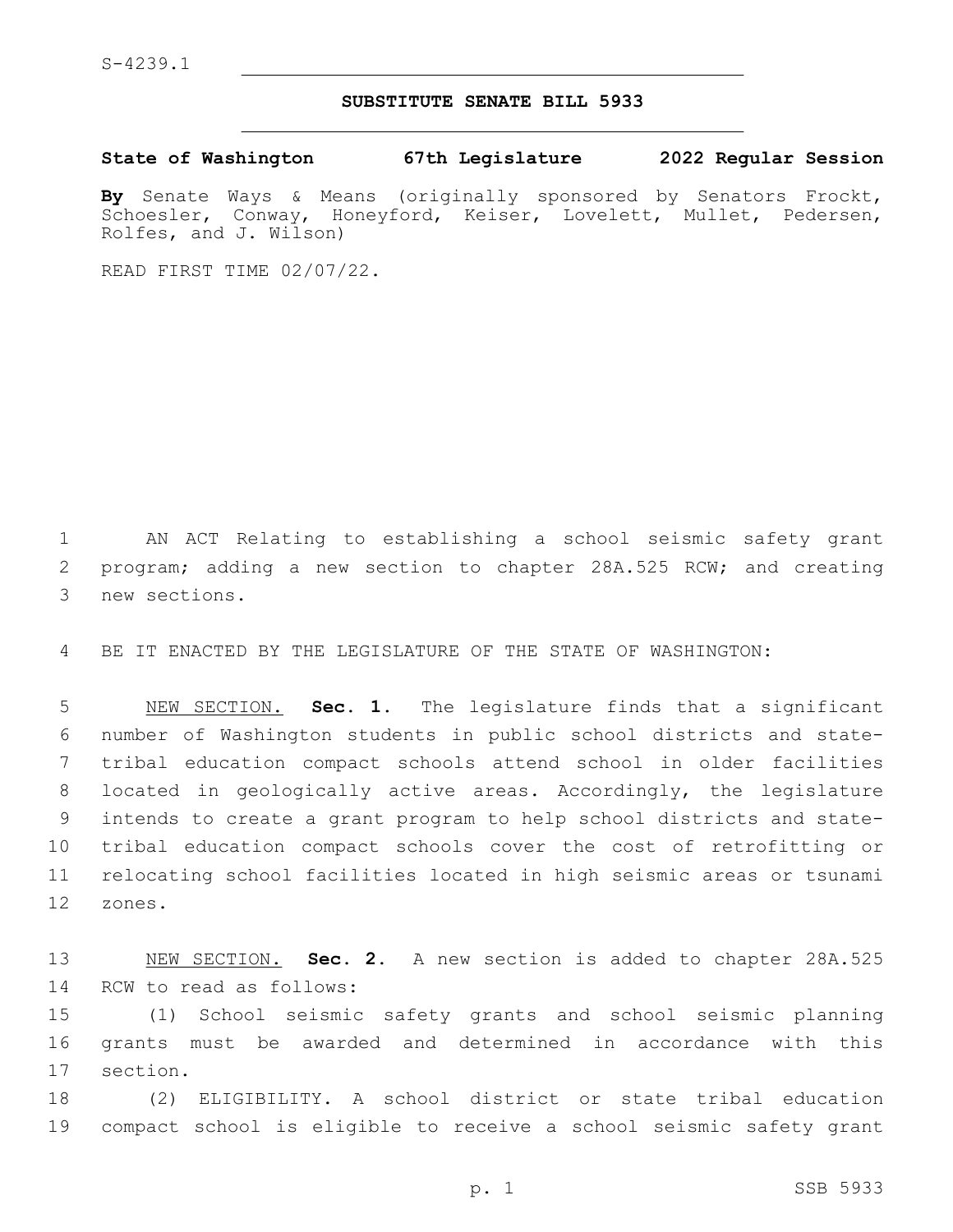for remediation of seismic or tsunami hazards in qualifying buildings 2 that meet the following criteria:

 (a) The building is located within a high seismic hazard area as 4 defined in subsection (3) of this section; and

 (b) The building was constructed before 1998 and has not received a seismic retrofit to 2005 seismic standards.6

(3) DEFINITIONS. For the purposes of this section:

8 (a) "High seismic hazard area" means:

 (i) Any location identified by the United States geological survey national seismic hazard map with a two percent probability of exceedance in 50 years and a national earthquake hazards reduction program site class D that are 0.3 peak horizontal acceleration or 13 greater peak ground acceleration areas; or

 (ii) Any area located within a Washington tsunami design zone map 15 or, where a Washington tsunami design zone map is not available, an American society of civil engineers tsunami design zone map, that requires structures in risk category three or four to be designed for 18 tsunamis.

 (b) "Remediation" means solutions that mitigate or eliminate site specific seismic or tsunami hazards and may include building relocation or vertical evacuation towers if related to a tsunami 22 hazard.

 (c) "Total project cost" means direct and associated indirect costs for the remediation solution as approved by the advisory committee. Associated indirect costs can include site acquisition and development costs for approved building relocations. The combined direct and associated indirect costs cannot exceed the equivalent combined direct and associated indirect costs for building projects participating in the school construction assistance program for that 30 same year.

 (4) ADVISORY COMMITTEE. (a) The superintendent of public instruction must appoint an advisory committee to evaluate and prioritize grant applications from school districts and state-tribal education compact schools. Advisory committee members must have experience in financing, managing, or planning seismic remediation projects at school facilities but must not be involved in a school seismic safety grant request for the biennium under consideration. The office of the superintendent of public instruction must provide administrative and staff support to the advisory committee and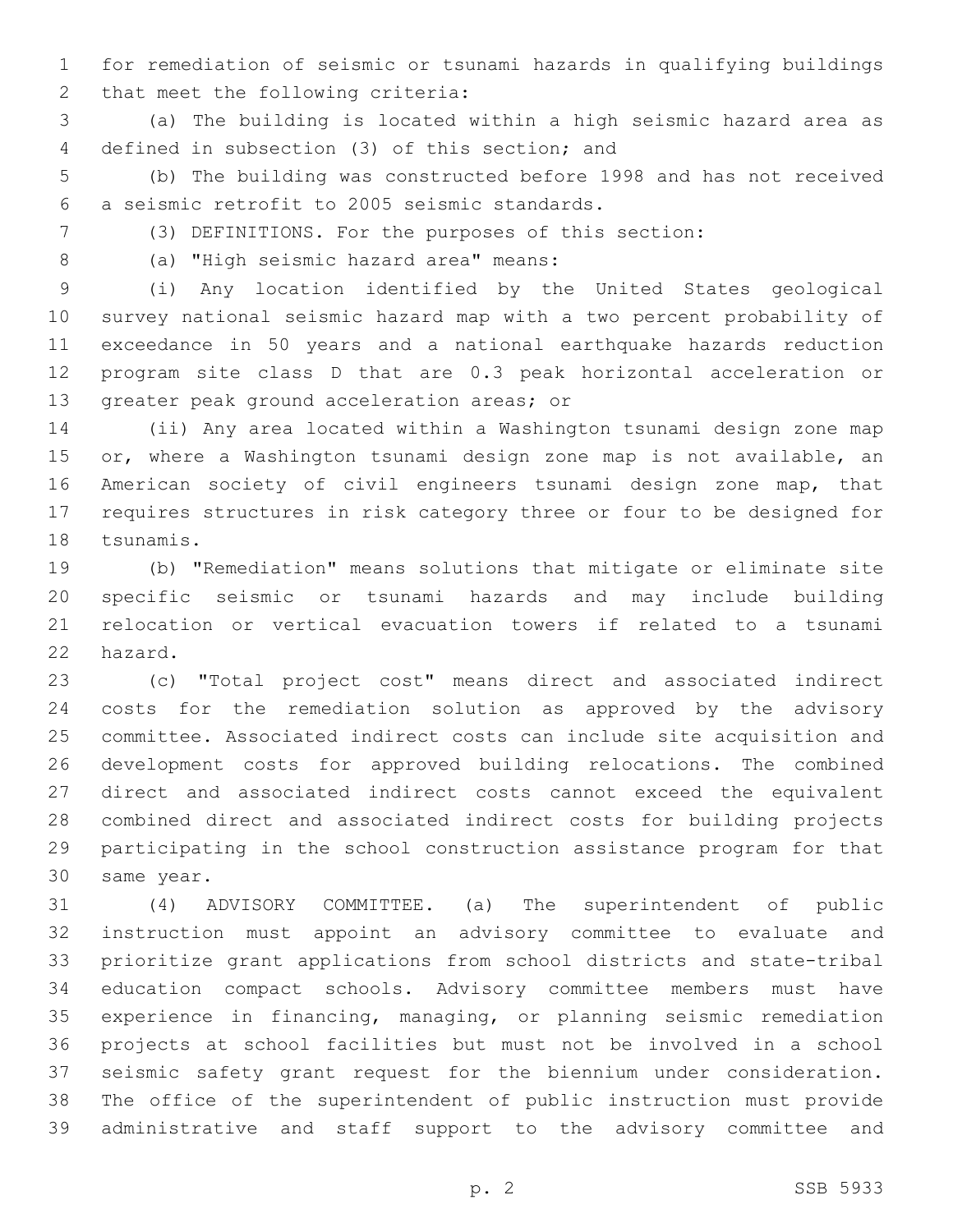consult with the advisory committee to design a grant application process with specific criteria for prioritizing grant requests.

 (b) The advisory committee must submit a prioritized list of grants to the superintendent of public instruction. The list must prioritize applications to achieve the greatest improvement of school facilities, in the school districts and state-tribal education compact schools with the most limited financial capacity, for 8 projects that are likely to improve student health, safety, and academic performance for the largest number of students for the 10 amount of state grant support.

 (5) REQUIRED GRANT LIST. (a) The superintendent of public instruction must propose a list of prioritized school seismic safety grants to the governor by September 1st of each year, beginning 14 September 1, 2022. This list must include:

15 (i) A description of the proposed project;

 (ii) The proposed school seismic safety grant amount, equal to at least two-thirds of the estimated total project cost;

 (iii) The anticipated school construction assistance program 19 amount;

(iv) The anticipated local share of project cost; and

21 (v) The estimated total project cost.

 (b) The superintendent of public instruction and the governor may determine the level of funding in their omnibus capital appropriations act requests to support grants under this section, but their funding requests must follow the prioritized list prepared by the advisory committee unless new information determines that a 27 specific project is no longer viable as proposed.

 (6) SCHOOL CONSTRUCTION ASSISTANCE PROGRAM AND SMALL SCHOOL DISTRICT MODERNIZATION GRANT PROGRAM. (a) The full administrative and procedural process of school construction assistance program funding under RCW 28A.525.162 through 28A.525.180 and the small school district modernization grant program funding under RCW 28A.525.159 may be streamlined by the office of the superintendent of public instruction in order to coordinate eligible school construction assistance program funding and small school district modernization grant program funding with the school seismic safety grants. Such coordination must ensure that total state funding from all three grants does not exceed total project costs minus available local 39 resources.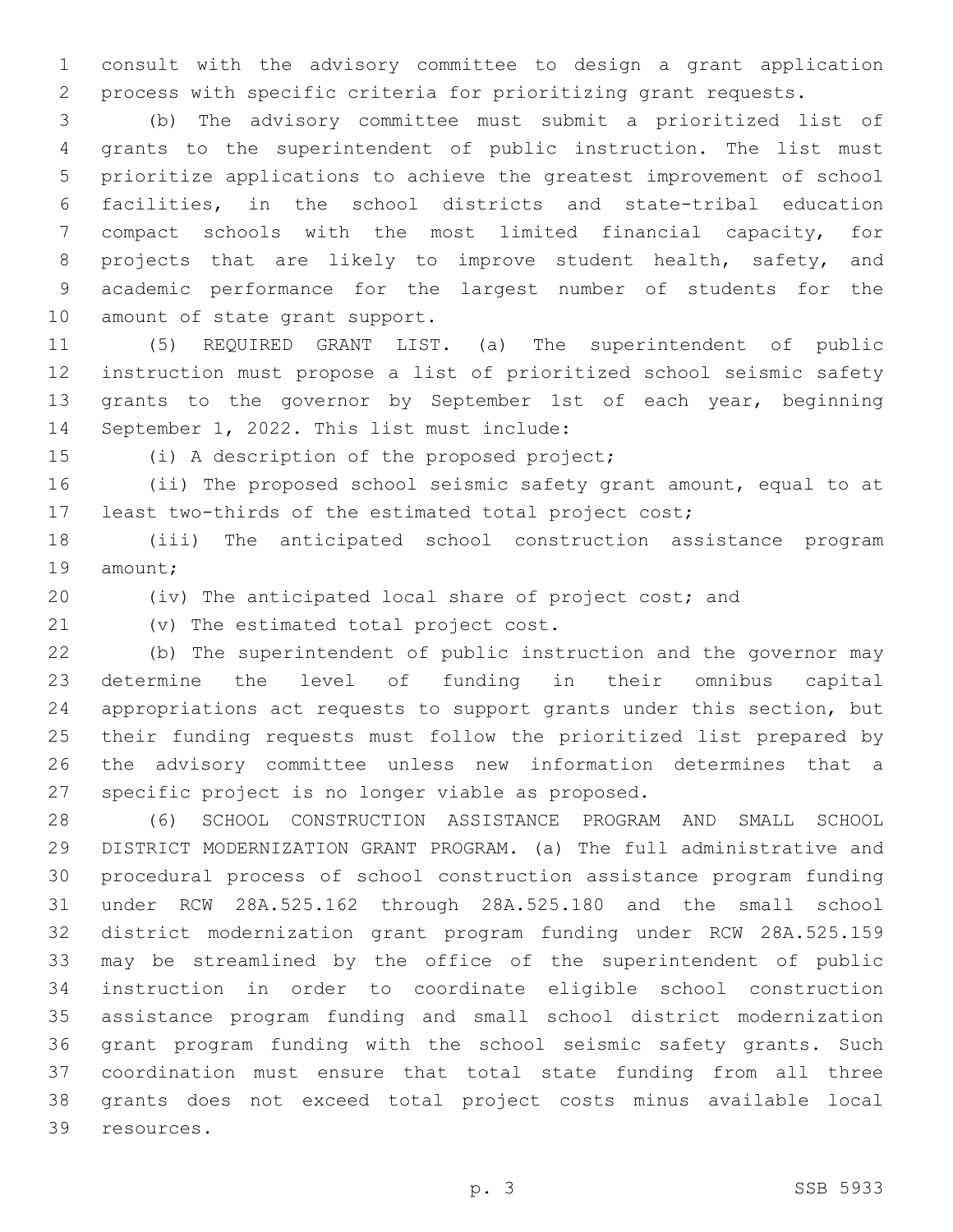(b) Projects seeking school seismic safety grants must meet the requirements for a school construction assistance program grant except for the following: (i) The estimated cost of the project may be less than 40 percent of the estimated replacement value of the facility; and (ii) local funding assistance percentage requirements of the school construction assistance program do not apply. However, available school district and state-tribal education compact school resources are considered in prioritizing school seismic safety 9 qrants.

 (7) DISBURSEMENT OF FUNDS. The superintendent of public instruction must award state and federal grants under this section to eligible school districts and state tribal education compact schools in an amount equal to at least two-thirds of the total project cost. The grant must not be awarded until the school district or state- tribal education compact school has identified available local and other resources sufficient to complete the approved project considering the amount of the state grant. The grant must specify reporting requirements from the school district or state-tribal education compact school, which must include updating all pertinent information in the inventory and condition of schools data system and submitting a final project report as specified by the office of the superintendent of public instruction in consultation with the school facilities citizens advisory panel specified in RCW 28A.525.025.

 (8) PLANNING GRANTS. Subject to the availability of amounts 25 appropriated for this specific purpose, the office of the superintendent of public instruction must assist eligible school districts and state-tribal education compact schools that are interested in applying for a school seismic safety grant under this section by providing technical assistance and planning grants. School districts and state-tribal education compact schools seeking planning grants under this section must provide a brief statement describing existing school conditions, building system and site deficiencies, current and five-year projected student headcount enrollment, student achievement measures, financial constraints, and any information required by the advisory committee established in subsection (4) of this section. If applications for planning grants exceed funds available, the office of the superintendent of public instruction may prioritize planning grant requests with primary consideration given to school district financial capacity and facility conditions.